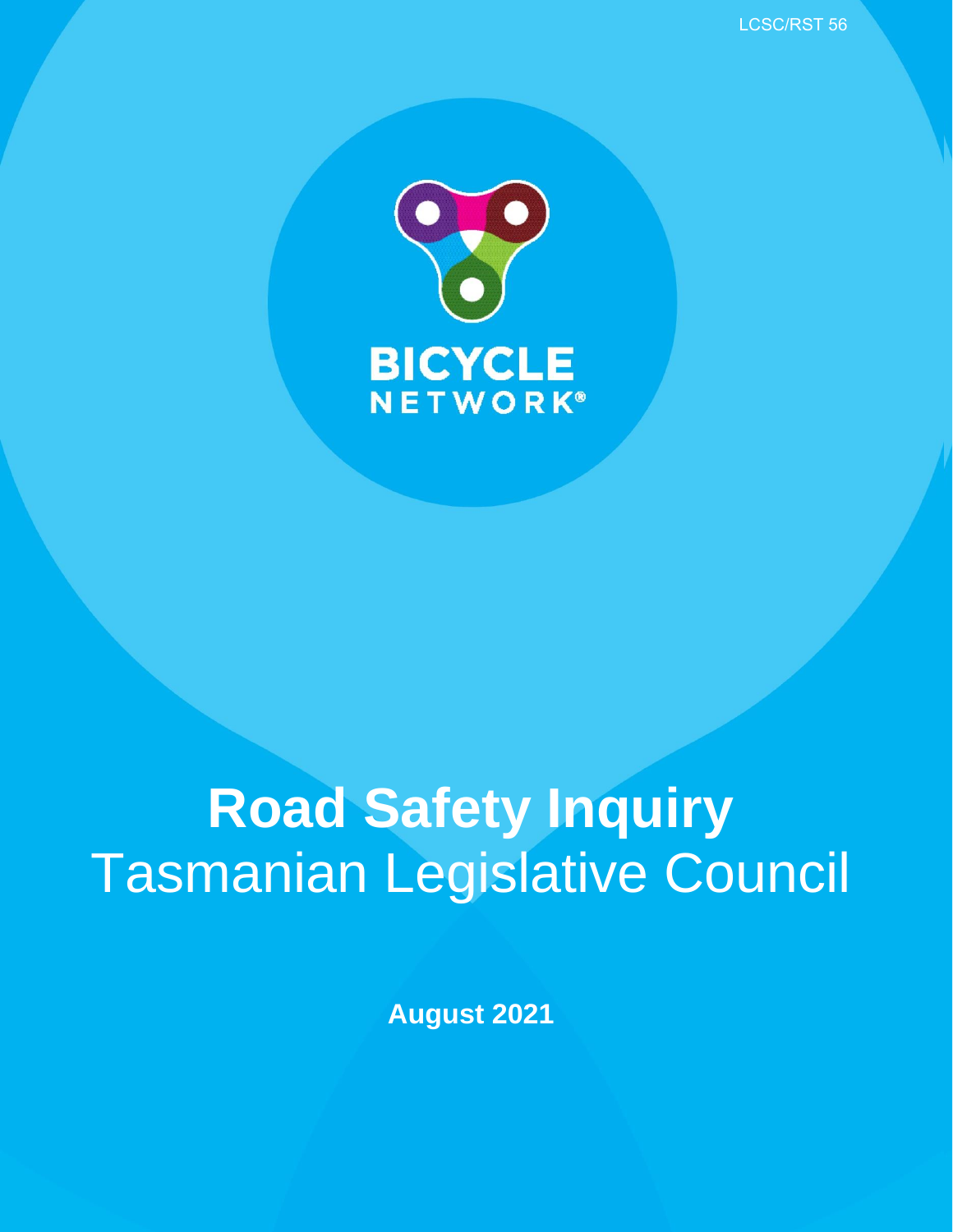

# **About Bicycle Network**

With nearly 50,000 members, Bicycle Network is one of the top five member-based bike riding organisations in the world.

With a proud history reaching back more than 40 years, we are committed to improving the health and wellbeing of all Australians by making it easier for people to ride a bike.

Operating nationally, we have a measurable and large-scale impact in community participation and the promotion of healthy lifestyles through bike riding.

We achieve this in Tasmania through:

- improving the bike riding environment by working with government at all levels to provide better infrastructure, data, policies, legislation and regulations
- delivering Ride2School, Ride2Uni and Back on your Bike programs to get more people riding
- providing services that support bike riders through membership
- encouraging more people to ride by providing free social rides and bicycle valet parking
- being a key spokesperson on issues related to cycling and physical activity.

Bicycle Network would like to thank the Tasmanian Parliament for instigating this important inquiry and look forward to recommendations that will improve road safety in this state.

Alison Hetherington **Craig Richards** Craig Richards Public Affairs Manager Tasmania Chief Executive Officer [alisonh@bicyclenetwork.com.au](mailto:alisonh@bicyclenetwork.com.au) [craigr@bicyclenetwork.com.au](mailto:craigr@bicyclenetwork.com.au)

Oring Currung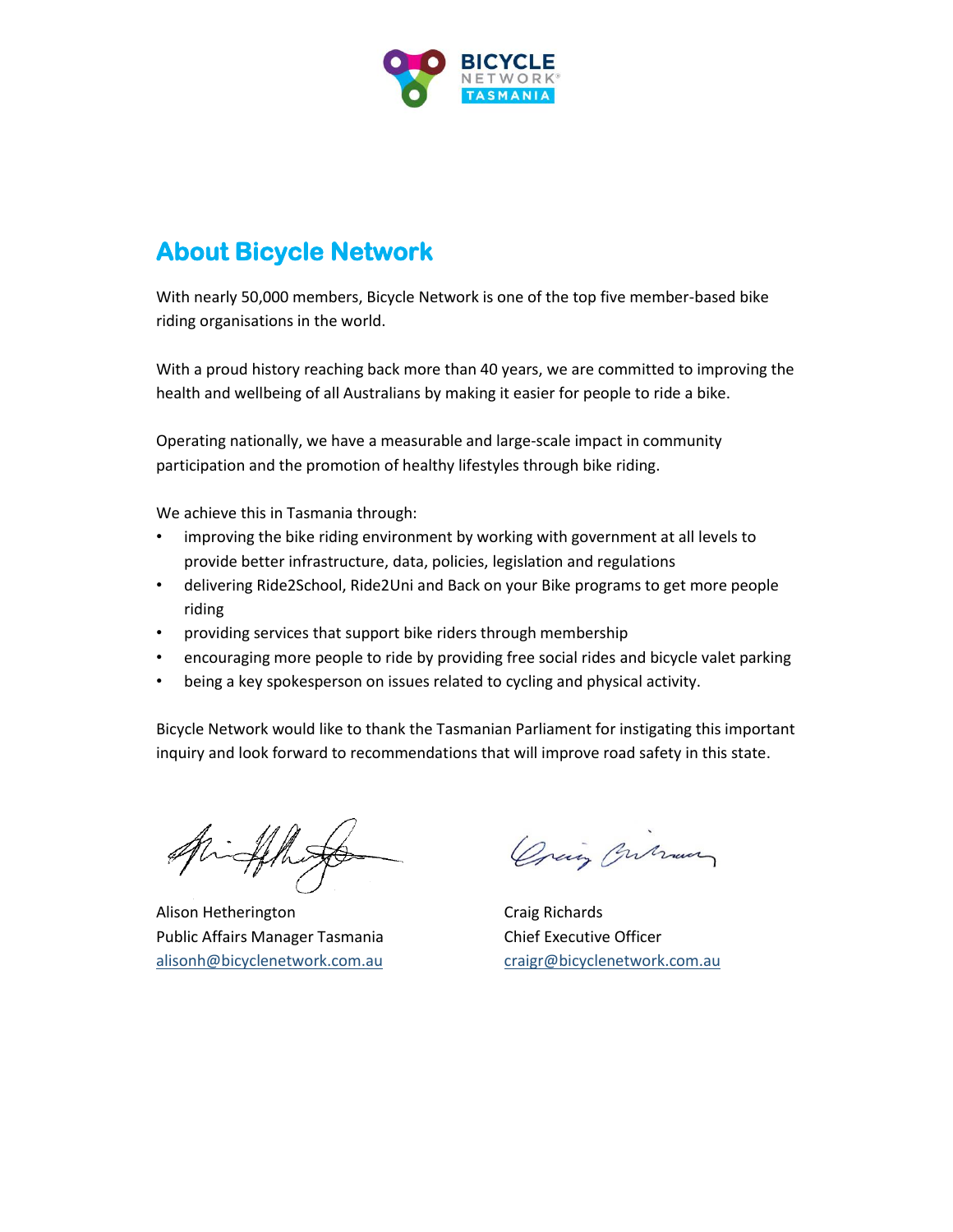

Riding is a low-impact exercise that can help people improve their physical and mental health, as well as providing a low-cost, low-polluting form of transport.

Tasmanians are enthusiastic bike riders for recreation but fewer do so for transport, with one in three Tasmanians riding a bike at least once a year.<sup>i</sup> If we are going to increase the number of people who ride for transport and all the health and economic benefits that would bring, people need to feel safer on or interacting with our roads.

All of us need to improve our behaviour on roads to reduce the unacceptably high number of people killed or injured for life. Despite many years of interventions to reduce the road toll, Tasmania has seemingly reached a plateau. We should be dedicating the funding and innovation needed to restart the downward trend and save lives.

We need to transform our current transport planning approach from one focused on speed and convenience to one focused on safety of all road users.

Our submission includes recommendations and suggestions aimed at ensuring people riding bicycles in Tasmania will be protected into the future, and that their safety is acknowledged in the government's strategies and performance benchmarks.

## **Recommendations**

Bicycle Network

- 1. Recommends that road safety plans set unique targets to reduce crashes involving motor vehicles and vulnerable road users.
- 2. Recommends the parliament amends legislation to permit the adoption of camera technology that captures and issues fines to drivers using mobile phones.
- 3. Recommends the Tasmanian Government fund new camera technology that detects mobile phone use as well as speeding and seat belt use.
- 4. Supports funding for a road safety campaign and improved driver testing focussing on the need for drivers to pay attention at all times to all road users.
- 5. Recommends that 30 km/h speed limits be adopted in Tasmanian urban centres and statewide in school zones and around school buses.
- 6. Supports reduction of speed limits on roads which are not designed for high speeds and road audits show have an unacceptable risk of crashes.
- 7. Recommends the Tasmanian Government advocate for harmonisation of our national heavy vehicle safety standards for additive safety devices with those of the United Nations.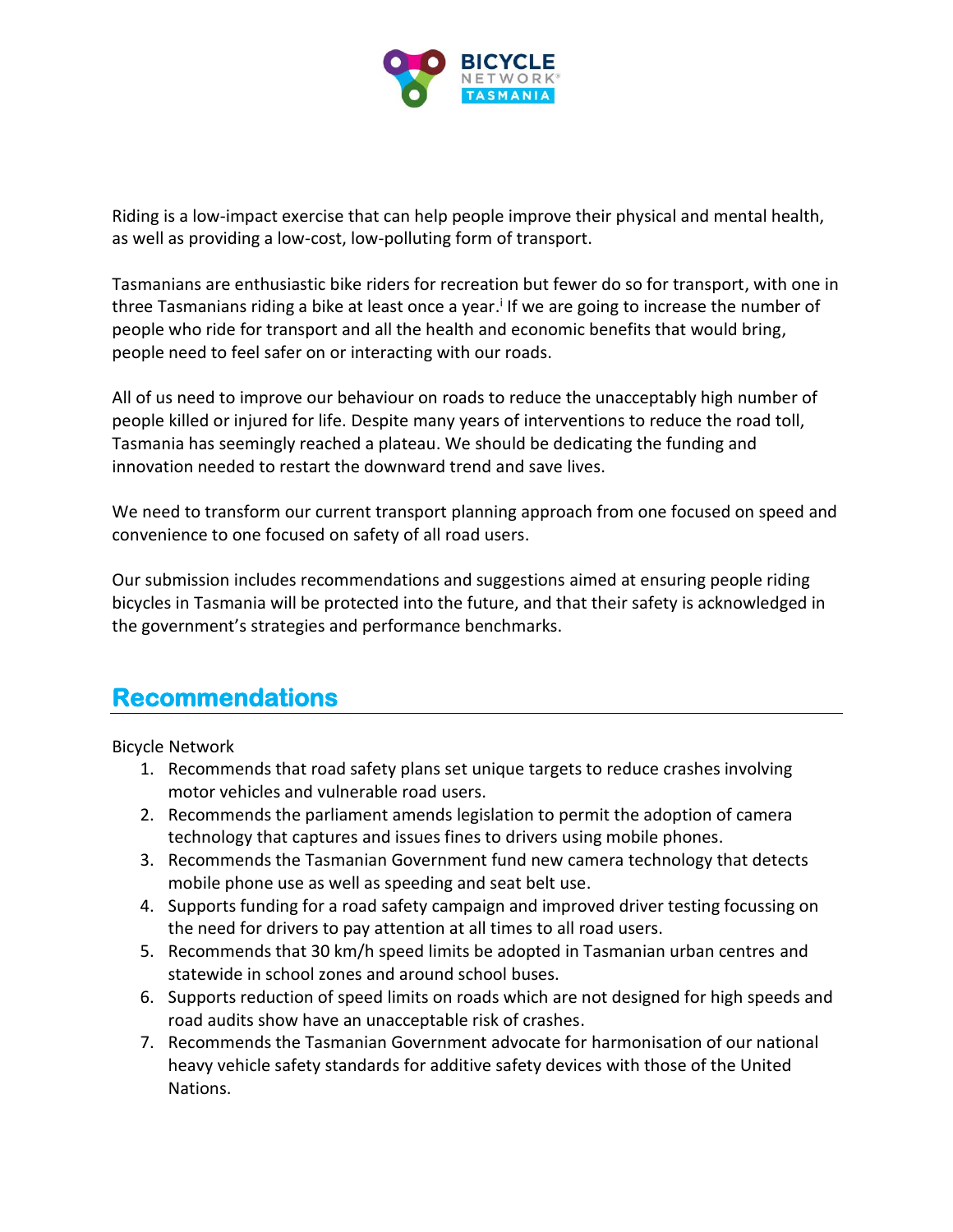

- 8. Supports funding to progressively implement wide, sealed shoulders on our major roads and the implementation of audible edge marking on all roads.
- 9. Recommends that Tasmania's road safety action plans and road funding agreements use the 'Safe Systems' framework as well as the 'Movement and Place' approach.
- 10. Supports funding to upskill council, government and private practitioners in Safe Systems and Movement and Place frameworks.
- 11. Recommends funding for Tasmania Police to include Minimum Passing Distance enforcement in its operations.
- 12. Recommends the Road Safety Advisory Council continue to advertise the Distance makes a Difference campaign to remind drivers of the minimum passing distance laws.
- 13. Recommends the Tasmanian Government develop cycling infrastructure design guidelines for state and local government based on the Safe Systems and Movement and Place frameworks.
- 14. Recommends the Tasmanian Government establish an ongoing fund for use by state and local government to retrofit separated cycling infrastructure and build separated infrastructure in new road projects.
- 15. Recommends the Tasmanian Government funds demonstration projects to build separated cycleways, protected intersections and protected roundabouts.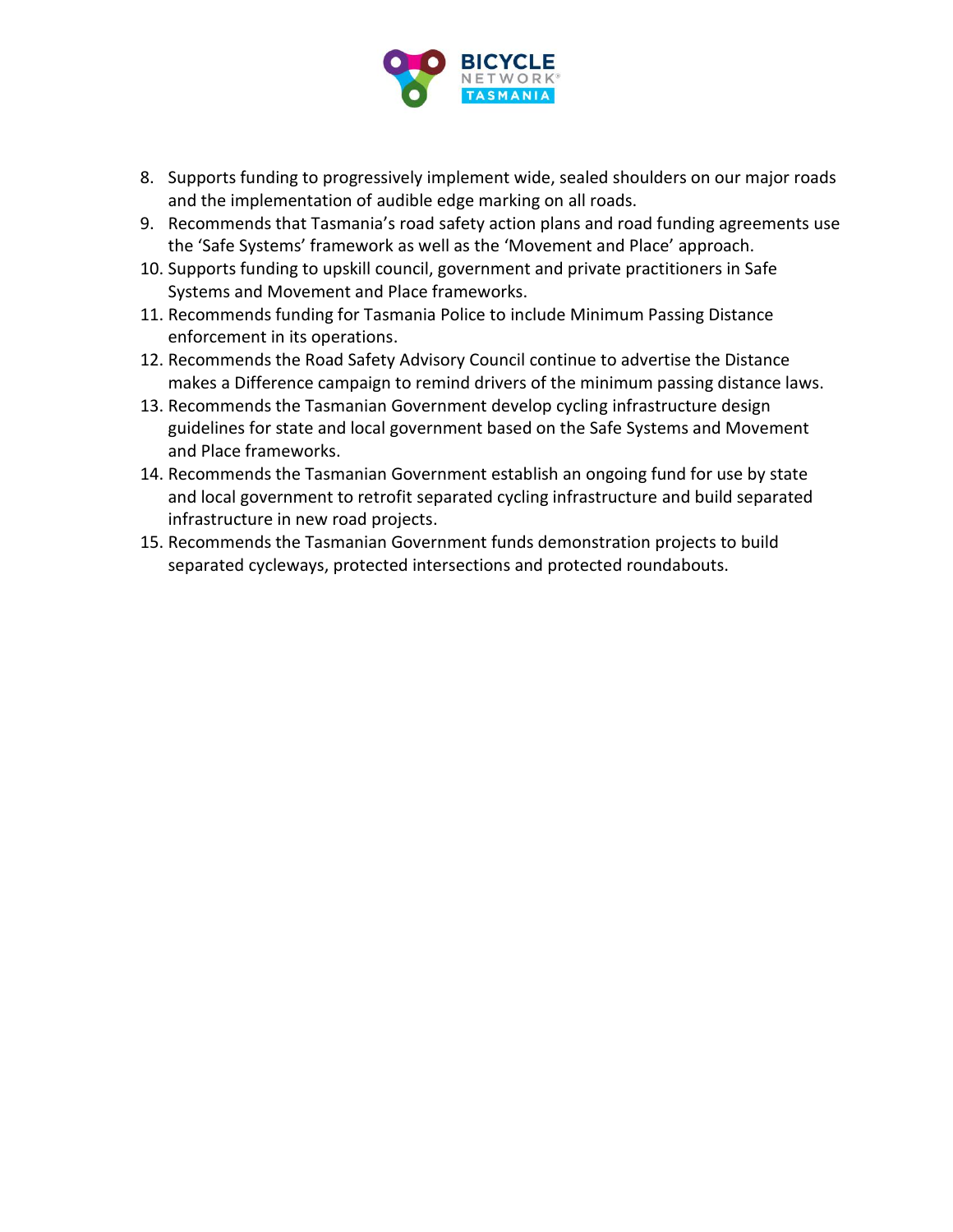

#### **Vulnerable road users**

People riding bicycles are classified as vulnerable road users because they are so exposed to death and injury if hit by someone driving a vehicle.

In the past ten years more than 100 people have lost their lives or suffered a serious injury while riding a bicycle in Tasmania.

| Year               | <b>Fatalities</b> | <b>Serious injuries</b> | <b>Total</b> |
|--------------------|-------------------|-------------------------|--------------|
| 2010               | 1                 | 9                       | 10           |
| 2011               | 1                 | 7                       | 8            |
| 2012               | 1                 | 6                       | 7            |
| 2013               | 4                 | 14                      | 18           |
| 2014               |                   | 12                      | 12           |
| 2015               | 1                 | 12                      | 13           |
| 2016               |                   | 3                       | 3            |
| 2017               | 1                 | 9                       | 10           |
| 2018               | 1                 | 10                      | 11           |
| 2019               |                   | 9                       | 9            |
| 2020               |                   | 6                       | 6            |
| 2021               | 1                 | 7                       | 8            |
| <b>Grand Total</b> | 11                | 104                     | 115          |

While this represents a small percentage of overall deaths and injuries, for those 11 families who lost a loved one and the 104 people who suffered significant injuries, their lives were changed forever.

The majority of serious crashes involving people riding involve motor vehiclesil and while not all crashes are the fault of drivers, when a crash happens it's the person on the bicycle who suffers the most.

To better address the causes of crashes for different users, we recommend that a unique set of targets for motor vehicle drivers and vulnerable road users be adopted.

For example, drivers not actively looking out for bicycles and not giving enough passing distance are two causes of serious injury for people riding bicycles that aren't common problems in vehicle-on-vehicle crashes.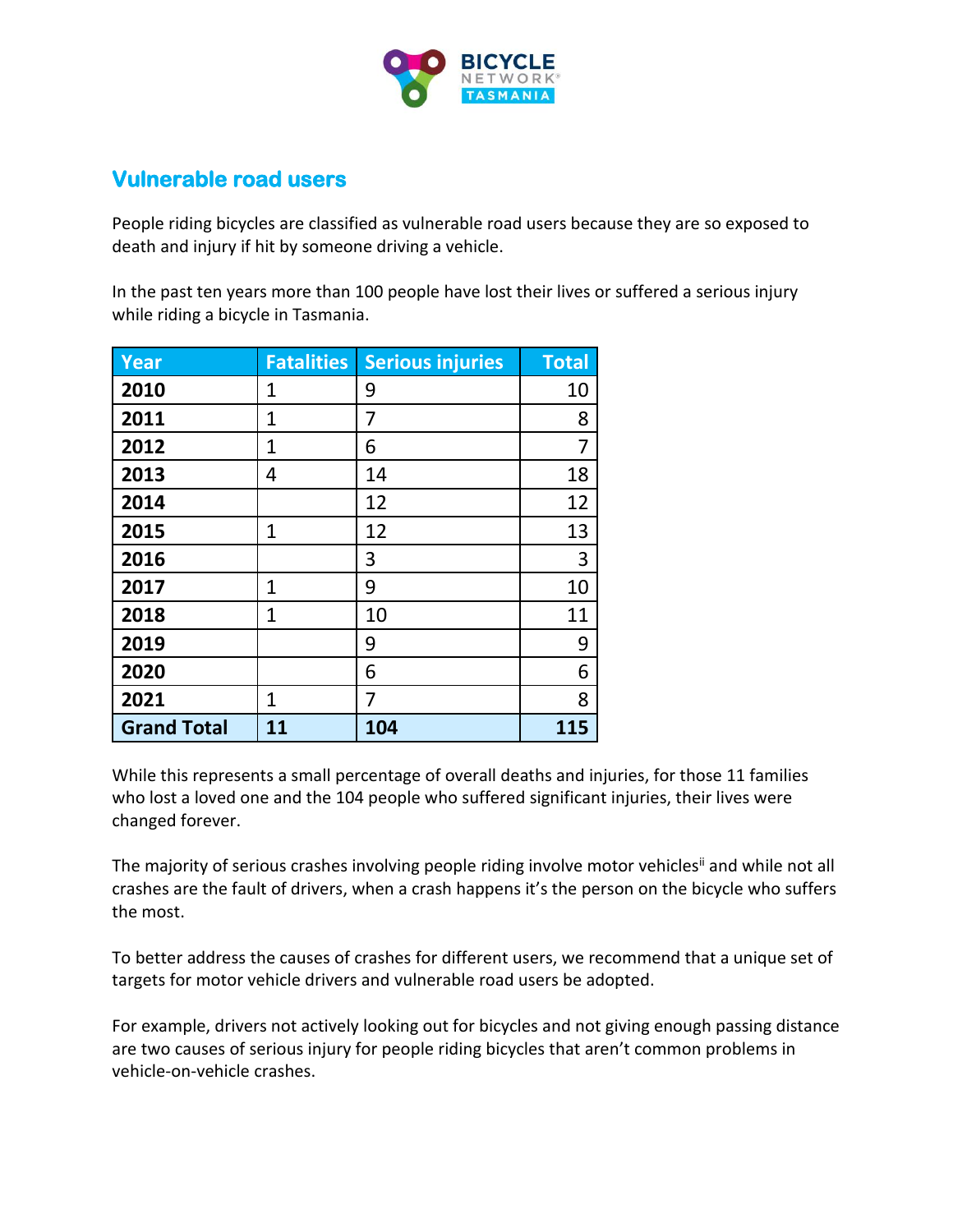

However, some of the main reasons for vehicle-on-vehicle crashes also apply for crashes with people on bicycles.

We need to reduce distracted driving, speeding, drug and alcohol use and fatigue if we are going to make it safer for people riding on roads as well as other road users.

#### **Distracted Driving**

If we are to build Australia's active future, we need to take action on behaviour that places vulnerable road users at risk of serious injury.

An increasingly dangerous behaviour on our roads is distracted driving.

Each time drivers eat, fiddle with their dashboard or check their phone, their driving abilities are compromised. When drivers are distracted they are effectively 'travelling blind', which causes significantly large areas of the road space to become hazardous for other road users.



To help stop this poor driving behaviour, automation technologies, including driver alert systems, autonomous emergency braking, lane centring, and driverless operation are being implemented in new cars.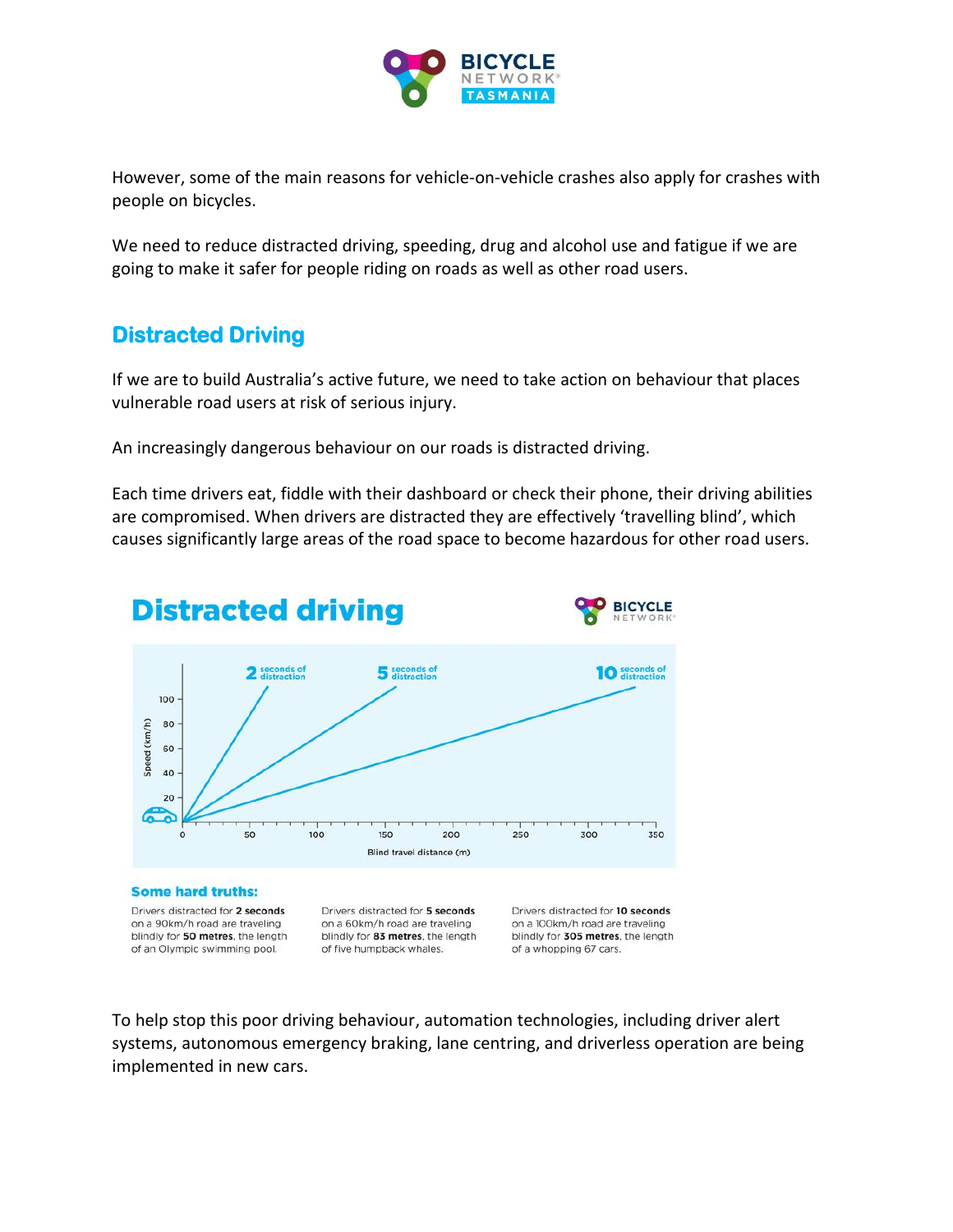

There is the possibility for mobile phone blocking technology in cars to stop people using phones while the vehicle's engine is on and 'Do not disturb while driving' apps for phones.

There are also drivers who are just not paying attention to all the risks on the road. Many people who drive the same route day after day get used to seeing the same things and so their minds go into 'cruise control' and they are slow to react to something unexpected.

We often hear that drivers 'didn't see' a bicycle rider before they hit them. It may be that it was poor visibility at the time of the crash, but it could also be because drivers are not actively looking for people riding or walking.

Bicycle Network recommends the parliament amends legislation to allow the adoption of camera technology, such as that used in NSW, which captures drivers using their mobile phones and issues fines. Such technology can also detect speeding, vehicle registration and seatbelt use. This technology has already been tested elsewhere in Australia and only needs a short trial in Tasmania to get drivers used to it.

The Tasmanian Government should fund this technology as part of its overall road safety program to reduce distraction and speeding on our roads. In return, the fine revenue received from cameras could be reinvested into making roads safer in Tasmania.

Road safety campaigns and improved driver testing should be implemented to reinforce the need for drivers to pay attention at all times to the road and all its users.

#### **Reducing speed**

Speeding, fatigue and drug and alcohol intake impedes the abilities of people driving to control their vehicles and to stop quickly.

This is important for people on bicycles as they are more vulnerable to injury if they are hit by someone driving a vehicle.

A driver speeding around a corner who comes across someone riding on the road is less likely to be able to veer around the rider or slow quickly. Likewise, a driver who is tired or affected by drugs/alcohol will have slower reaction times and may also not be able to veer around the rider or slow quickly.

Bicycle Network supports road safety approaches to reduce speeding, drug and alcohol use and fatigue.

In particular, dropping speeds on roads where vulnerable road users like people walking and riding are more likely to be.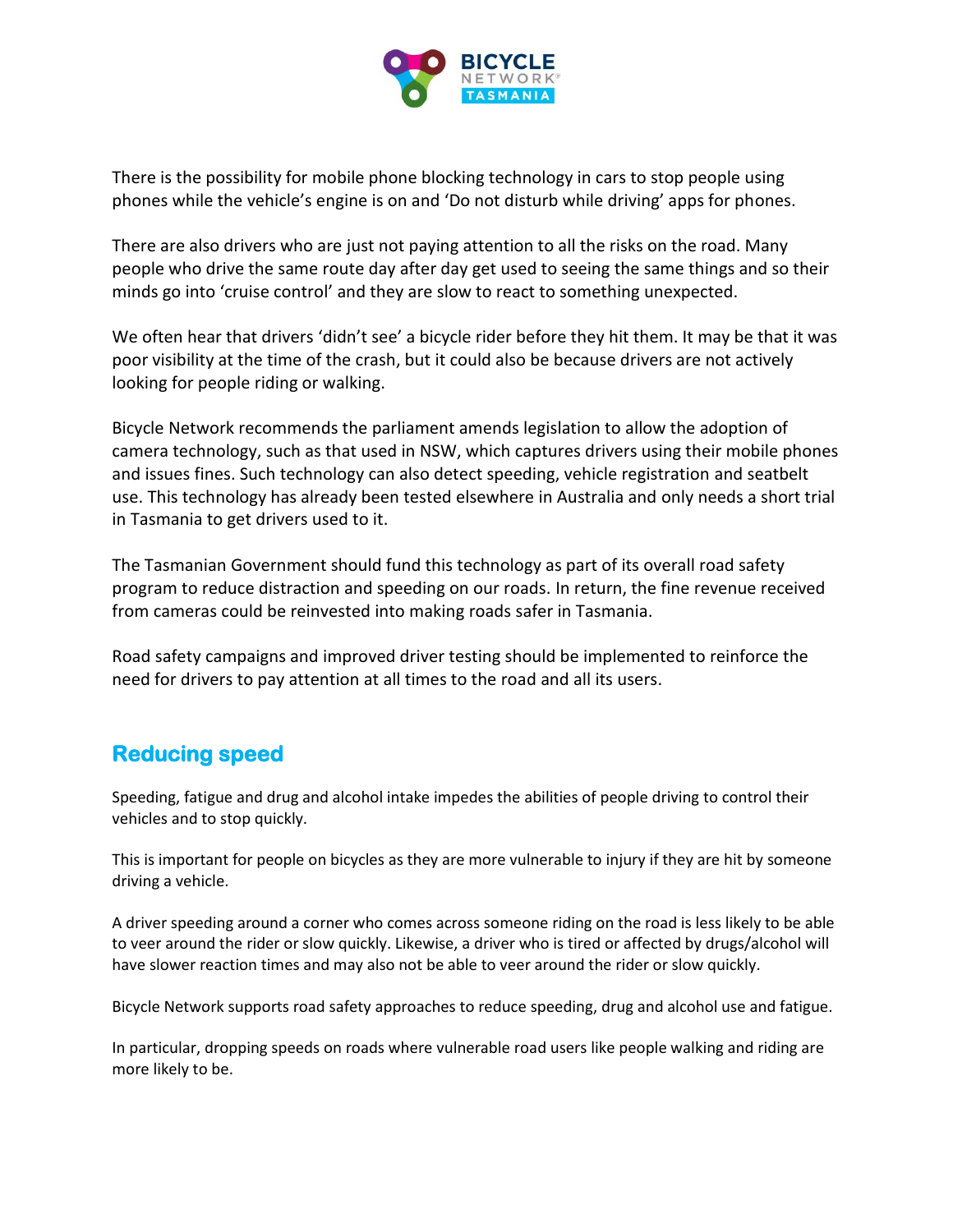

International best practice is to set speeds of 30 km/h on those streets with higher numbers of people walking and riding, such as those in our urban centres or around schools. Increasingly, Australian cities and towns are adopting 30 km/h limits, but in Tasmania we are sticking to 40 km/h around schools and buses and 40 or 50 km/h in most urban centres and residential streets.

A person hit by a vehicle travelling at 30 km/h has a 90% chance of survival, at 40 km/h it's 60% and at 50 km/h it's 10%.<sup>ii</sup> When we adopt 'compromise' speed limits such as 40 km/h around school zones, we are putting speed and convenience above human life.

Bicycle Network recommends that 30 km/h speed limits be adopted in Tasmanian urban centres, and statewide in school zones and around school buses.

It is not uncommon in Tasmania to see narrow, winding roads with unsealed shoulders and posted speed limits of 100 km/h.

Bicycle Network supports moves to reduce speed limits on roads which are not specifically designed for high speeds and road audits show have an unacceptable risk of crashes.

#### **Heavy vehicle reform**

In Australia, 23 per cent of bike rider fatalities in an average year involve a heavy vehicle, a statistic that has not changed for 20 years.<sup>iv</sup> In many cases, a collision occurs where bike riders are travelling through an intersection and are struck by turning heavy vehicles.<sup>v</sup>

Recently in Tasmania a man riding along the Bass Highway was seriously injured by a truck driver at Wivenhoe in October 2019 and a man riding along the Bass Highway was killed at Somerset when hit by a truck in February 2018.

Drivers of freight vehicles remain susceptible to blind spots and people walking and riding are often not aware of where these blind spots are. The consistency of these crashes over the long term highlights that we have not solved the problem.

A necessary step towards safer freight vehicles is the compulsory fitting of devices for indirect vision and monitoring/detecting other road users (additive safety devices) on vehicles over 4.5 tonnes. Australian Design Rules (ADR) already cover some of these devices for new vehicles.

These include:

- devices for indirect vision (ADR 14/03; UN Regulation No 46)
- lane departure warning systems (ADR 99/00; UN Regulation No 130)
- blind spot information systems (ADR 105/00, UN Regulation No 151)
- lateral protection devices (e.g. side underrun protection) (ADR 106/00; UN Regulation No 73)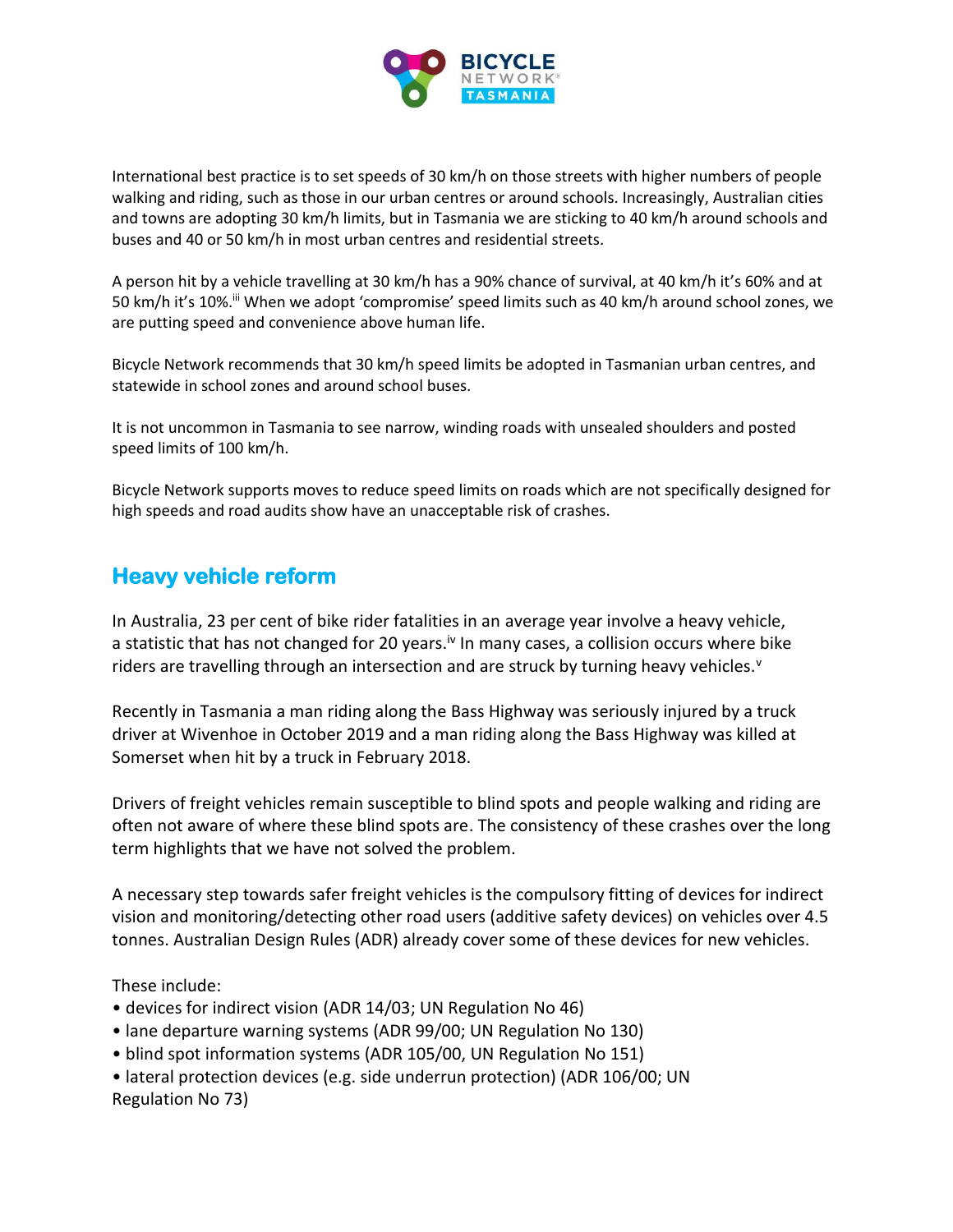

- audible warning devices (UN Regulation No 28)
- retro-reflective markings (UN Regulation No 104)

It's important to harmonise our national heavy vehicle safety standards with those regulated by the United Nations if we are to strengthen the freight and active transport sectors. This harmonisation should include a stronger commitment to additive safety devices.

These kinds of changes take time and in the interim heavy vehicle blind spot education campaigns for people walking and riding, such as the Swapping Seats campaign, should be implemented in Tasmania.<sup>vi</sup>

#### **Shoulder sealing**

Widening and sealing shoulders on major roads would help drivers to retain control of their vehicles when they veer out of their lanes, as well as providing a space in the road reservation for people riding away from vehicles.

Too many of Tasmania's major roads have unsealed or very narrow sealed shoulders with high posted speed limits and are missing the rumble strip or audible edge marking that alert drivers who veer out of their lane.

The Tasmanian Government should set up a fund to progressively implement wide, sealed shoulders on our major high-speed roads as well as audible edge marking.

#### **Movement and Place approach**

Our perception of transport systems has changed dramatically. The traditional view has been that roads should be designed to optimise high levels of movement with minimal travel time. However, certain streets may be desirable places in their own right for people to spend time.

Movement and Place methodology recognises that some streets are movement corridors while others are places that attract people. The methodology guides road designers and urban planners to achieve the best functionality for a given space. A common form of visualisation of this is a Movement and Place matrix.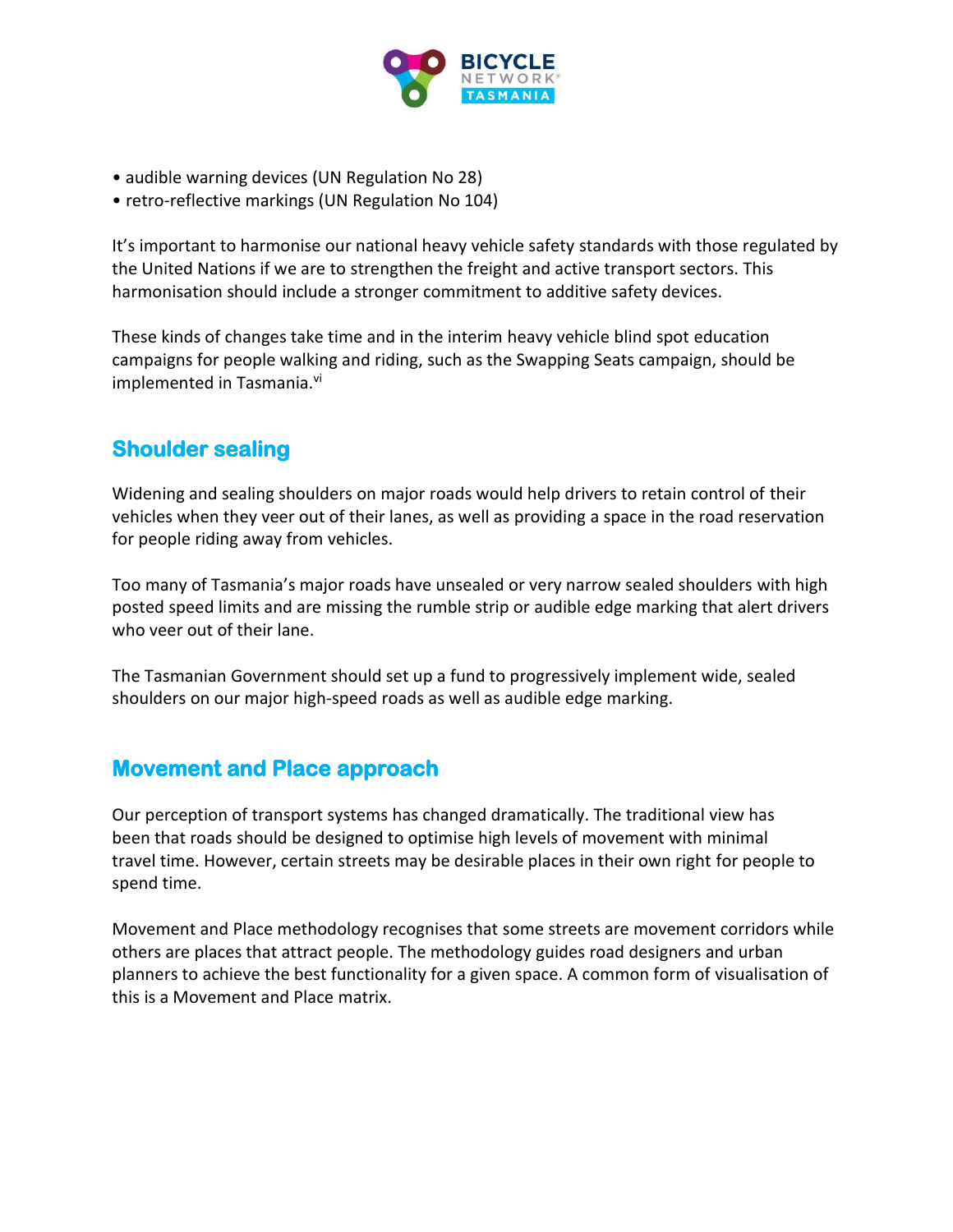



*Example of the Movement and Place matrix. Modified from the Government of South Australia's 'Streets for people' report, as documented in Wooley et al.*

The 'movement' and 'place' axes may also be viewed as a proxy for the ratio between motor vehicles and vulnerable road users. For example, higher levels on the 'movement' axis approximates a higher motor vehicle to vulnerable road user ratio, and vice versa for the 'place' axis.

Movement and Place methods are being used in many capital cities by key bodies such as Transport for NSW and VicRoads. Active transport has become a vital component of Movement and Place thinking, and transport networks are now being retrofitted and repurposed to better support active travel.<sup>vii</sup>

Tasmania's Road Safety Action plans and road funding agreements have been framed within the Safe Systems framework, but they should also be framed within the context of Movement and Place. What is considered safe in a high movement road is not the same as what is considered safe in a high place setting.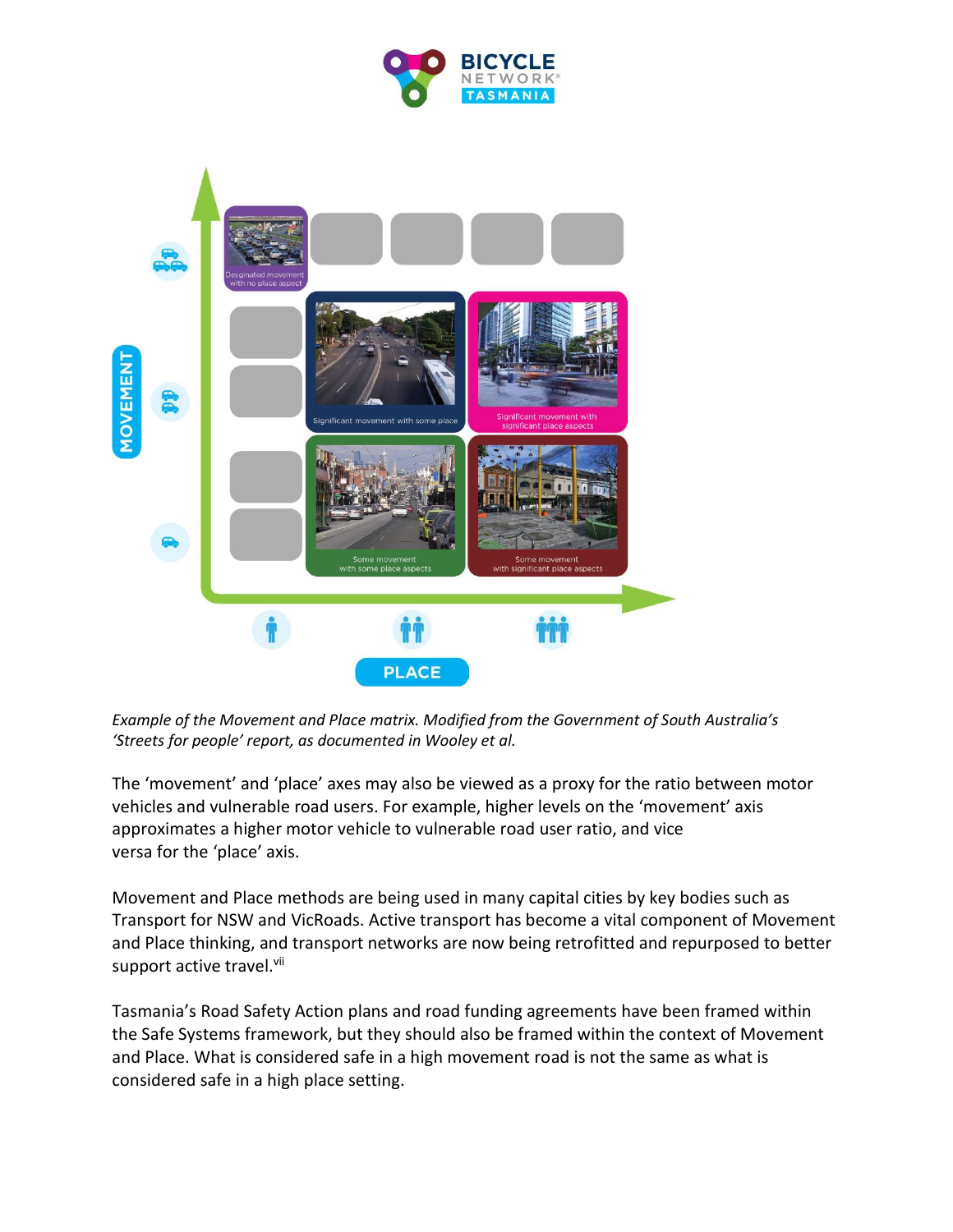

The movement and place environments demand a unique set of safe driving and bike riding behaviours. Austroads has issued advice on designing roads for vulnerable road users using both the Safe Systems and Movement and Place approaches.<sup>viii</sup>

The Tasmanian Bicycle Council recently organised training for Tasmanian engineers and planners in designing cycling infrastructure using the Safe Systems approach that was subsidised by a Road Safety Advisory Council grant. It was very popular, selling out within days, prompting the instructors to put on a second and third round of sessions and opening it up to other states.

Tasmania needs to upskill council, government and private practitioners in both Safe Systems and Movement and Place frameworks to ensure all new road projects and amendments to existing roads follow these approaches. This would only require a small amount of funding but could result in very different approaches to road design.

#### **Minimum Passing Distance**

Tasmania has had Minimum Passing Distance laws in place since 2017, with a successful awareness campaign ensuring the laws are well understood. These laws require drivers passing people on bicycles to ensure there is 1 metre between their vehicle and the bike rider when the speed limit is 60 km or below, and 1.5 metres when the speed limit is higher than 60 km.

Anecdotally, riders tell us that the majority of drivers are obeying the law. However, there is a small number of drivers who consistently pass much too close to riders and risk a crash occurring.

The onus is on bike riders to equip themselves with the technology to be able capture a driver passing too close and then to rely on police prosecutors to decide whether the case could stand up in court before a driver is charged.

In the United Kingdom, where these laws have been in place for longer, police forces actively enforce minimum passing distance laws through Operation Close Pass activities. They do this through footage taken from police cars or motorbikes, or send police officers out on bicycles with the technology and backup to catch drivers who are breaking the law.<sup>ix</sup>

There is scope in Tasmania to enact enforcement campaigns to ensure drivers are giving enough distance, similar to campaigns around speeding, distraction and drug and alcohol usage.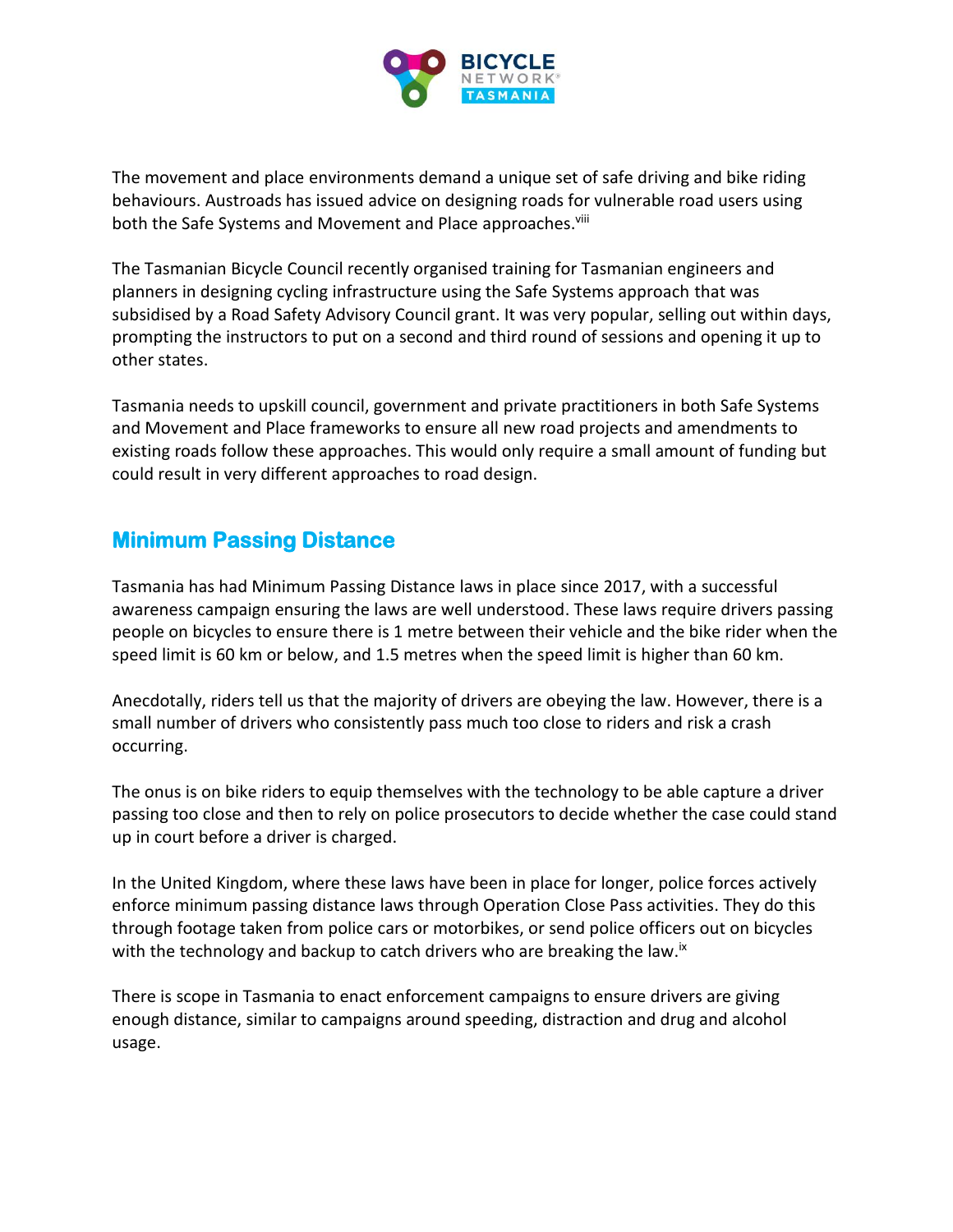

Bicycle Network would like to see Tasmania Police get the funding to conduct Operation Close Pass activities here.

Bicycle Network supports the Road Safety Council continuing to book in advertising space for the Distance makes a Difference campaign to remind drivers of the law.

### **Separated bike infrastructure is a road safety intervention**

Separated or protected infrastructure refers to areas of the road set aside for bike riders that are physically separated from motor vehicles, often by bollards, kerbs, planter boxes, concrete blocks or parked cars. This type of infrastructure should be the gold standard in catering for the safety of people on bicycles.

A wealth of evidence shows that cities with high bike riding volumes have better road safety outcomes and that this is associated with the installation of separated infrastructure.<sup>x</sup>

Separated infrastructure should be at the forefront of current and future road projects and as stand-alone road safety projects in their own right, such as the proposed Margate to Huntingfield path that would give people riding another option to the Channel Highway.

It should be viewed as the critical intervention component for actioning the safety needs of people riding bikes.

While there is Austroads advice to separate people on bicycles from vehicles once traffic volumes and speed reach a certain point, very few places in Tasmania do so.

This is advice only, leaving councils and state government to adopt different approaches across the state. It would benefit everyone if the Tasmanian Government issued Tasmanian guidelines on the types of cycling infrastructure that should be built in different road environments, and practical advice on how to build that infrastructure.

This infrastructure matrix was recently updated for Austroads by the Melbourne-based Institute for Sensible Transport, making it clearer that protected or separated cycleways are key for most road environments.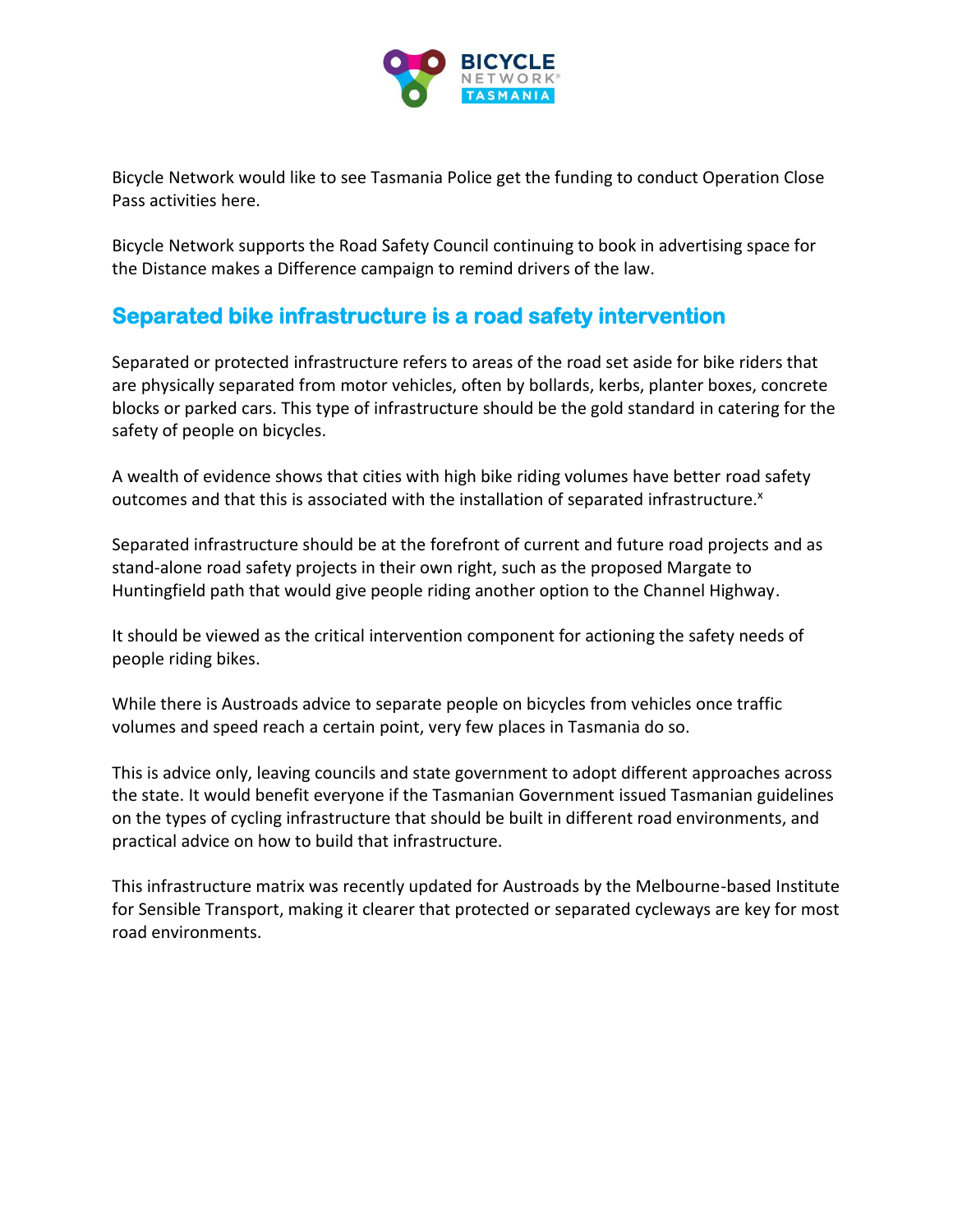



*Matrix taken from Kingborough Cycling Strategy 2021–2030 (Draft)*

The Tasmanian government does not have a dedicated funding stream for such infrastructure, with project funding and one-off cycling infrastructure funds announced during election campaigns and varying in size each time. There needs to be an ongoing fund to retrofit separated cycling infrastructure to state and council-owned roads. A standing fund would give councils security of funding to go ahead and design projects they know they can get help with building down the track.

While this sort of infrastructure is common interstate, there are few substantive examples in Tasmania. Funding could be set aside for demonstration projects where state and local